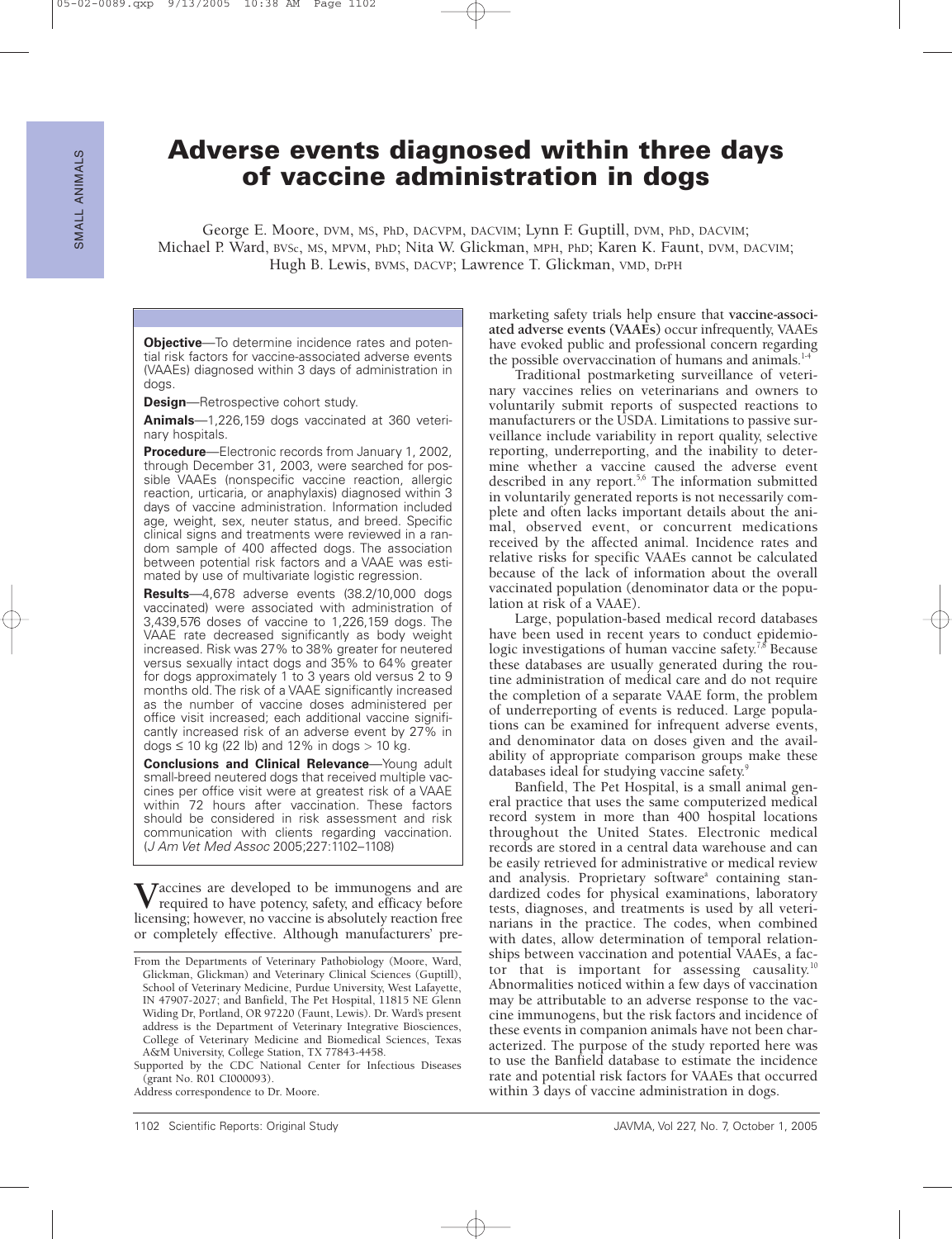# SUALL ANIMALS ANIMALS

### **Materials and Methods**

Electronic medical records of all dogs at 360 Banfield veterinary hospitals from January 1, 2002 through December 31, 2003 were extracted from the Banfield practice database. Records were included in the study if the species code was canine and if treatments included a code for *Bordetella* vac- $\text{cine},^{\text{b}}$  coronavirus vaccine, $^{\text{c}}$  multivalent distemper-adenovirusparainfluenza-parvovirus-leptospirosis (serovars canicola, icterohaemorrhagiae, grippotyphosa, and pomona) vaccine,<sup>d</sup> Giardia vaccine,<sup>e</sup> Borrelia vaccine,<sup>t</sup> parvovirus vaccine,<sup>g</sup> or rabies vaccine.<sup>h</sup> Records for dogs that received both an injectable heartworm preventive and a vaccine during the same office visit were not included in analyses.

The date of birth, breed, sex, neuter status, weight, and date of vaccination were recorded for each dog. Medical records of dogs that received vaccinations were searched for possible VAAEs by use of diagnostic codes (vaccine reaction, allergic reaction, urticaria, anaphylaxis, cardiac arrest, cardio-

vascular shock, and sudden death). Diagnoses were only included in analyses if the diagnosis date was within 3 days after vaccine administration. Date of death, if recorded, was used to determine if death occurred within 3 days of vaccination. The free-text medical note field was reviewed in a random sample of 400 affected dogs to determine clinical signs and treatments associated with a VAAE.

**Statistical analyses**—All calculations were performed with statistical software.<sup>i</sup> Sex and neuter status were analyzed as categoric variables. Continuous variables of age and weight were converted to categoric variables because nonlinear trends were detected in the model-fitting process. Dogs were grouped on the basis of age at date of vaccination as follows: 2 to 9 months,  $> 9$  months to 1.5 years,  $> 1.5$  to 2.5 years, > 2.5 to 3.5 years, > 3.5 to 5.5 years, > 5.5 to 8.5 years, and  $> 8.5$  years. Weight was converted from a continuous to a categoric variable of 5-kg (11-lb) weight groups up to 45 kg (99 lb). Incidence rates with 95% confidence limits were calculated via assumption of a binomial distribution for proportions. Tests for trend were performed across ordered groups by use of the Cuzick nonparametric test. All VAAE rates are reported as the number of adverse events/10,000 dogs vaccinated. For categoric variables, rates for affected dogs were compared with rates for nonaffected dogs by use of the  $\chi^2$ test for independence.

Potential risk factors for VAAEs were evaluated by use of bivariate and multivariate unconditional logistic regression, and multivariate logistic regression included dog random effects. Estimates of the **odds ratio (OR)** and 95% **confidence intervals (CIs)** for each risk factor were obtained by use of exponentials of the regression coefficients. Interactions between independent variables in the final multivariate model were assessed for an association with an adverse event. Interactions between vaccines were not included in multivariate analysis because of the large number of vaccine combinations (n = 58). Maximum likelihood estimates of the logistic parameters and final model were assessed for significance by use of the Hosmer-Lemeshow  $\chi^2$  goodnessof-fit test. A value of *P* < 0.05 was considered significant.

#### **Results**

**Population**—In the 2-year study period, 4,531,837 vaccine doses were administered to 1,537,534 dogs at 360 veterinary hospitals. Excluding from analysis 311,375 dogs that concurrently received injectable heartworm preventive and vaccinations, 3,439,576 vaccine doses were administered to 1,226,159 dogs. Mean number of vaccine doses administered per dog per office visit was 2.8 (range, 1 to 6), and 4,678 dogs had a diagnosis of a VAAE within 3 days of vaccine administration (38.2 VAAEs/10,000 dogs vaccinated; 95% CI, 37.1 to 39.3). The percentage of VAAEs diagnosed on days 0 (same day), 1, 2, and 3 postvaccination was 72.8%, 18.9%, 5.5%, and 2.8%, respectively. Of 4,678 VAAEs, 3,080 (65.8%) were coded as vaccine reactions, 1,481 (31.7%) as allergic reactions, 80 (1.7%) as ana-



Figure 1—Mean ± SEM vaccine-associated adverse event (VAAE) rates (No. of adverse events/10,000 dogs vaccinated) by 5-kg (11-lb) weight groups in 1,226,159 dogs vaccinated at 360 veterinary hospitals from January 1, 2002, to December 31, 2003. The VAAEs were diagnosed within 3 days of vaccine administration.To convert kilograms to pounds, multiply by 2.2.



Figure 2—Mean  $\pm$  SEM VAAE rates for all vaccines (n = 1,226,159) and for rabies vaccine administered alone (118,765) to dogs of various body weights (BWs). See Figure 1 for remainder of key.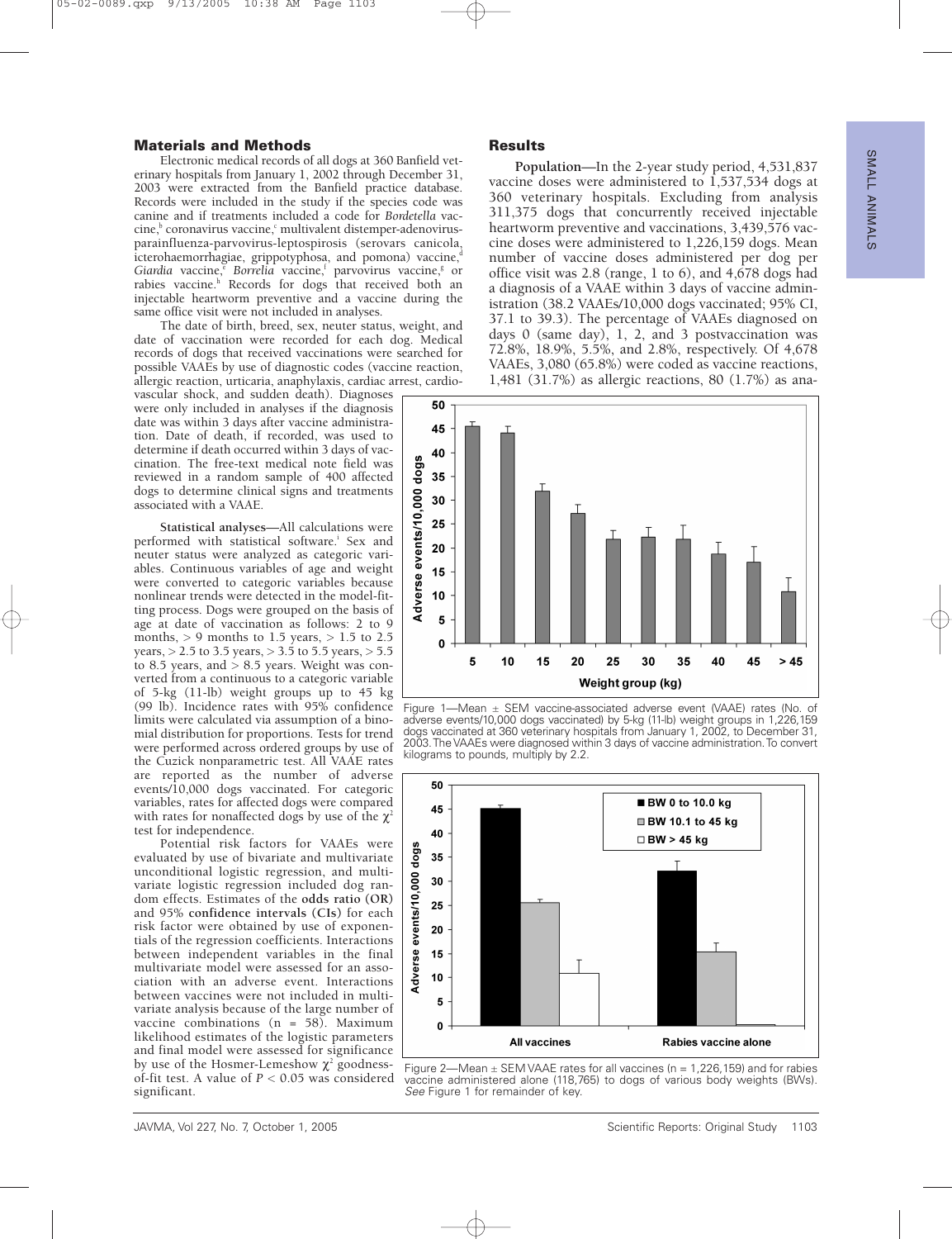



Table 1—Incidence rate per 10,000 dogs and 95% confidence limits (CL) by breed for vaccine-associated adverse events (VAAEs) diagnosed within 3 days of vaccine administration at 360 veterinary hospitals from January 1, 2002, to December 31, 2003. Breeds listed if represented by ≥ 5,000 vaccinated dogs.

| <b>Breed</b>                | Dogs vaccinated (n) | VAAE (n) | VAAE rate/10,000 dogs | 95% CL         |
|-----------------------------|---------------------|----------|-----------------------|----------------|
| Dachshund                   | 41.323              | 503      | 121.7                 | (111.4, 132.8) |
| Pug                         | 20,214              | 188      | 93.0                  | (80.2, 107.2)  |
| <b>Boston Terrier</b>       | 9,541               | 80       | 83.8                  | (66.5, 104.3)  |
| Miniature Pinscher          | 15.310              | 117      | 76.4                  | (63.2, 91.5)   |
| Chihuahua                   | 68,839              | 524      | 76.1                  | (69.8, 82.9)   |
| Maltese                     | 20.663              | 138      | 66.8                  | (56.1, 78.9)   |
| <b>Miniature Schnauzer</b>  | 15,296              | 99       | 64.7                  | (52.6, 78.7)   |
| Jack Russell Terrier        | 23,717              | 129      | 54.4                  | (45.4, 64.6)   |
| <b>Tov Poodle</b>           | 12.311              | 61       | 49.5                  | (37.9, 63.6)   |
| <b>Yorkshire Terrier</b>    | 33,563              | 159      | 47.3                  | (40.3, 55.3)   |
| Boxer                       | 31,141              | 142      | 45.6                  | (38.4, 53.7)   |
| Pomeranian                  | 27,543              | 125      | 45.4                  | (37.8, 54.0)   |
| Pekingese                   | 9,516               | 40       | 42.0                  | (30.0, 57.2)   |
| Shih Tzu                    | 47,964              | 199      | 41.5                  | (35.9, 47.6)   |
| English Bulldog             | 5,470               | 22       | 40.2                  | (25.2, 60.8)   |
| Lhasa Apso                  | 15,386              | 59       | 38.3                  | (29.2, 49.4)   |
| Weimaraner                  | 5,393               | 20       | 37.1                  | (22.7, 57.2)   |
| Beagle                      | 34,872              | 126      | 36.1                  | (30.1, 43.0)   |
| <b>Bichon Frise</b>         | 13,444              | 46       | 34.2                  | (25.1, 45.6)   |
| American Eskimo Dog         | 5,829               | 22       | 33.7                  | (23.7, 57.1)   |
| American Cocker Spaniel     | 20,795              | 70       | 33.6                  | (26.3, 42.5)   |
| <b>Shetland Sheepdog</b>    | 9,891               | 33       | 33.4                  | (23.0, 46.8)   |
| Shar Pei                    | 7,337               | 24       | 32.7                  | (21.0, 48.6)   |
| Miniature Poodle            | 7.207               | 23       | 31.9                  | (20.2, 47.8)   |
| Golden Retriever            | 41,779              | 126      | 30.2                  | (25.1, 35.9)   |
| <b>Basset Hound</b>         | 7,828               | 23       | 29.4                  | (18.6, 44.1)   |
| Welsh Corai                 | 5,511               | 16       | 29.0                  | (16.6, 47.1)   |
| Siberian Husky              | 6,362               | 17       | 26.7                  | (15.6, 42.7)   |
| <b>Great Dane</b>           | 5.211               | 13       | 24.9                  | (13.3, 42.6)   |
| West Highland White Terrier | 6.742               | 16       | 23.7                  | (13.6, 38.5)   |
| Labrador Retriever          | 132,222             | 312      | 23.6                  | (21.1, 26.4)   |
| Doberman Pinscher           | 6,520               | 15       | 23.0                  | (12.9, 37.9)   |
| American Pit Bull Terrier   | 6.718               | 15       | 22.3                  | (12.5, 36.8)   |
| Akita                       | 6.161               | 13       | 21.1                  | (11.2, 36.1)   |
| Mixed                       | 44,188              | 89       | 20.1                  | (16.2, 24.8)   |
| <b>Australian Shepherd</b>  | 16,221              | 30       | 18.5                  | (12.5, 26.4)   |
| Dalmatian                   | 7,234               | 13       | 18.0                  | (9.6, 30.7)    |
| Australian Cattle Dog       | 5,702               | 10       | 17.5                  | (8.4, 32.2)    |
| <b>Border Collie</b>        | 13.524              | 22       | 16.3                  | (10.2, 24.6)   |
| Collie                      | 5,708               | 9        | 15.8                  | (7.2, 29.9)    |
| Chow Chow                   | 23.387              | 32       | 13.4                  | (9.4, 19.3)    |
| German Shepherd Dog         | 60,017              | 78       | 13.0                  | (10.3, 16.2)   |
| Rottweiler                  | 38,538              | 50       | 13.0                  | (9.6, 17.1)    |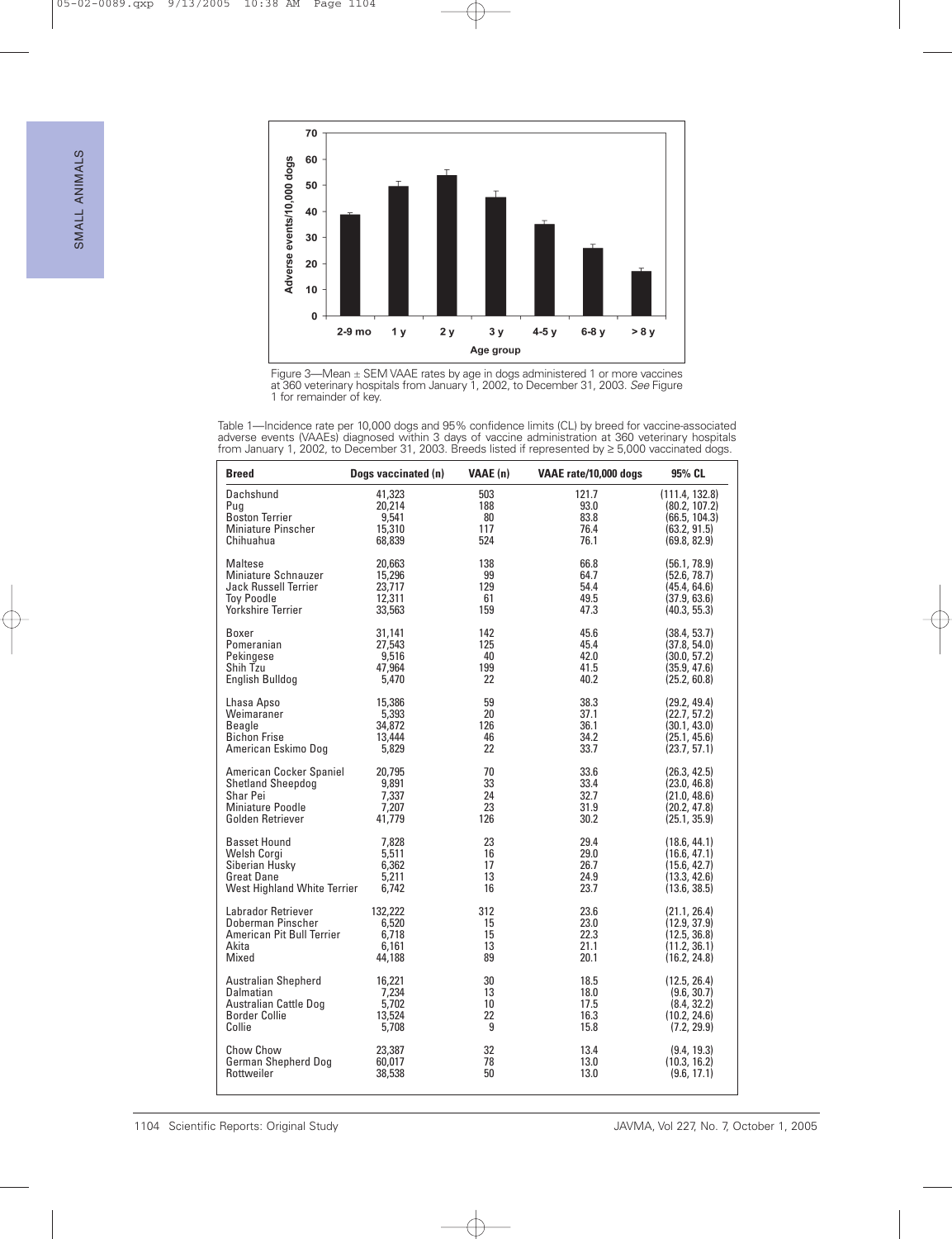phylaxis, 32 (0.7%) as urticaria, and 5 (0.1%) as cardiac arrest. Death was reported in association with vaccination in 3 dogs (0.024 deaths/10,000 dogs vaccinated [2.4 deaths/1,000,000]; 95% CI, 0.005 to 0.072).

**Bivariate analyses**—The population included 252,434 (20.6%) sexually intact males, 191,601 (15.6%) sexually intact females, 378,224 (30.8%) neutered males, and 403,900 (32.9%) spayed females. Among those groups, unadjusted VAAE rates/10,000 dogs were 32.9 (95% CI, 30.7 to 35.2), 35.7 (95% CI, 33.1 to 38.5), 39.1 (95% CI, 37.1 to 41.1), and 41.2 (95% CI, 39.8 to 43.8), respectively. Among all dogs, the VAAE rates in 2002 (1,942/515,447 [37.7/10,000]) and 2003 (2,736/710,712 [38.5/10,000]) were not significantly different  $(P = 0.47)$ .

The VAAE rates decreased significantly as body weight increased (*P* for trend < 0.001; **Figure 1**). For all vaccines or for rabies vaccine alone, the VAAE rate for 10.1- to 45.0-kg (22.2- to 99.0-lb) dogs was approximately half the rate for dogs that weighed 0 to 10.0 kg (0 to 22.0 lb; *P* < 0.001; **Figure 2**). For rabies vaccine administered alone, VAAE rates/10,000 dogs that weighed 0 to 10.0 kg, 10.1 to 45.0 kg, and  $> 45$  kg were  $32.1$  (222/69,178), 15.3 (69/45,088), and 0.0 (0/1,966), respectively. In 586,817 dogs  $\leq$  9 months old, the VAAE rate was 38.6/10,000 dogs vaccinated (95% CI, 37.1 to 40.3), and the VAAE rate significantly increased with age until 1.5 to 2.5 years of age (VAAE rate, 53.8; 95% CI, 49.5 to 58.4; **Figure 3**). The VAAE rates decreased progressively thereafter in older age categories. Among breeds with 5,000 or more dogs vaccinated, Dachshund, Pug, Boston Terrier, Miniature Pinscher, and Chihuahua breeds had the highest rates of VAAEs with 121.7, 93.0, 83.8, 76.4, and 76.1 adverse events/10,000 dogs vaccinated, respectively **(Table 1)**. The VAAE rate for mixed-breed dogs was in the bottom quintile of all rates.

The risk of a VAAE significantly increased as the number of vaccines administered per office visit

increased (*P* for trend < 0.001). Unadjusted VAAE rates increased from 25.2 for a single vaccine to 56.3/10,000 dogs when 6 vaccines were simultaneously administered (705/279,330 and 397/70,554, respectively). A strong linear dose-response relationship  $(r^2 = 0.985)$  was detected between adjusted VAAE rates and the number of vaccines administered. In all dogs, each additional vaccine administered per office visit increased the rate of a VAAE by 24.2%; the rate increase was significantly (*P* < 0.001) greater in dogs that weighed 0 to 10.0 kg, compared with dogs that weighed 10.1 to 45.0 kg (27.3% vs 11.5%, respectively; **Figure 4**). The 3 dogs with recorded deaths each had received  $\geq$  4 vaccines at their last office visit.

The VAAE rates associated with administration of a single dose of different vaccines differed significantly (*P* < 0.001). The lowest rate was observed with parenteral administration of *Bordetella* vaccine (15.4/10,000; 82 VAAEs/53,238 doses), and the highest rate was observed with *Borrelia* (Lyme disease) vaccine (43.7/10,000; 132 VAAEs/30,201 doses). The VAAE rates for *Giardia* vaccine (23.4/10,000; 97 VAAEs/41,447 doses), rabies vaccine (24.7/10,000; 293 VAAEs/118,765 doses), coronavirus vaccine (26.2/10,000; 15 VAAEs/5,735 doses), and distemper-adenovirus-parainfluenza-parvovirus-leptospirosis vaccine (28.8/10,000; 86 VAAEs/29,852 doses) were not significantly different  $(P = 0.526)$ . There were < 100 doses of parvovirus vaccine administered alone, and no adverse events were recorded. There were 8 paired combinations of vaccines administered to at least 5,000 dogs. The VAAE rates for those combinations ranged from 15.5/10,000 for *Bordetella* and *Giardia* vaccines (13 VAAEs/8,405 dogs) to 54.1/10,000 for concurrent administration of *Borrelia* and rabies vaccine (33 VAAEs/6,097 dogs). Concurrent administration of a rabies and multivalent distemper vaccine to 25,171 dogs resulted in 99 VAAEs or a VAAE rate of 39.3/10,000 dogs.

**Multivariate analysis**—A multivariate logistic regression model including sex, neuter status, age, weight, and number of vaccines received satisfied requirements for goodness of fit  $(P = 0.72)$ . In the final model, the OR of a VAAE increased significantly (*P* < 0.001) as weight decreased and as the number of vaccines increased (Table 2). Risk for dogs that weighed  $\leq 5$ kg was more than 4 times the risk for dogs that weighed > 45 kg (OR, 4.46; 95% CI, 2.67 to 7.46; *P* < 0.001). Compared with the risk of a VAAE associated with a single vaccination, simultaneous administration of 3 vaccines increased the risk approximately 50% (OR, 1.51; 95% CI, 1.37 to 1.67; *P* < 0.001), and with 5 simultaneous vaccinations, risk doubled (OR, 2.06; 95% CI, 1.82 to 2.33;  $P < 0.001$ ). Risk of a VAAE was significantly increased for neutered dogs, compared with sexually intact dogs. The VAAE risk was greatest for dogs approximately 1 to 3 years old and least for dogs  $\geq 6$  years of age.

**Description of VAAEs**—In a random sample of 400 dogs with a VAAE diagnosed within 3 days of vac-



Figure 4—Mean  $\pm$  SEM VAAE rates by number of vaccines administered per office visit at 360 veterinary hospitals in dogs of various BWs from January 1, 2002 to December 31, 2003. See Figure 1 for remainder of key.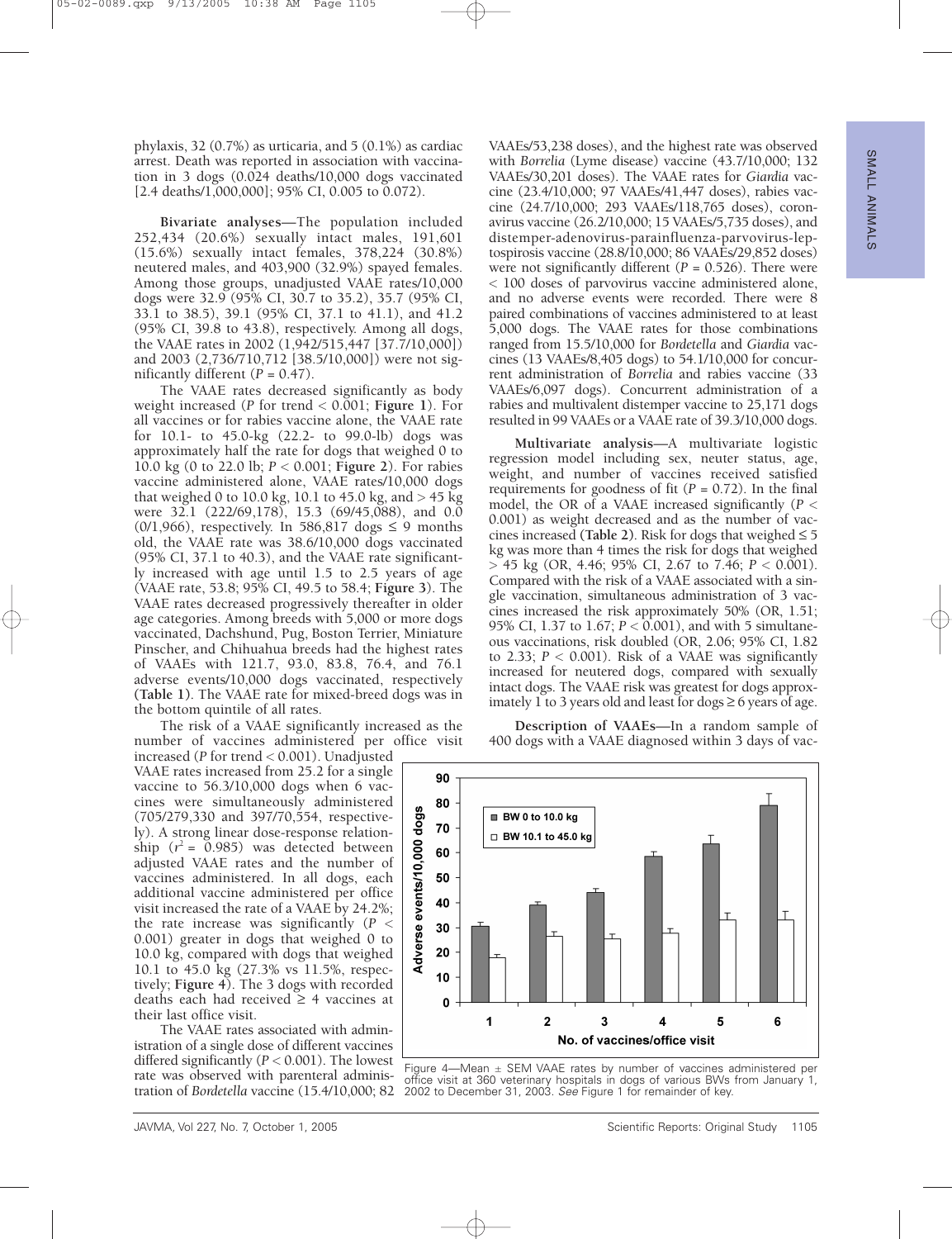Table 2—Adjusted odds ratios and 95% CLs (multivariate logistic regression) for potential risk factors for VAAEs in 1,226,159 dogs.

| <b>Risk factor</b>                                                         | <b>Odds ratio</b> | 95% CL                       | P value            |  |
|----------------------------------------------------------------------------|-------------------|------------------------------|--------------------|--|
| Sex and neuter                                                             |                   |                              |                    |  |
| status<br>Male, sexually<br>intact                                         | 1.00              | NA                           | <b>NA</b>          |  |
| Female, sexually<br>intact                                                 | 1.06              | (0.95, 1.18)                 | 0.287              |  |
| Male, neutered<br>Female, spayed                                           | 1.27<br>1.38      | (1.16, 1.38)<br>(1.27, 1.51) | < 0.001<br>< 0.001 |  |
| No. of vaccines per<br>encounter                                           |                   |                              |                    |  |
| 1                                                                          | 1.00              | <b>NA</b>                    | NA.                |  |
| $\begin{array}{c} 2 \\ 3 \\ 4 \end{array}$                                 | 1.36<br>1.51      | (1.23, 1.51)<br>(1.37, 1.67) | < 0.001<br>< 0.001 |  |
|                                                                            | 1.91              | (1.73, 2.11)                 | < 0.001            |  |
| 5<br>6                                                                     | 2.06<br>2.31      | (1.82, 2.33)<br>(2.03, 2.62) | < 0.001<br>< 0.001 |  |
| Weight                                                                     |                   |                              |                    |  |
| $0$ to $5$ kg<br>$>$ 5 to 10 kg                                            | 4.46<br>4.21      | (2.67, 7.46)<br>(2.51, 7.05) | < 0.001<br>< 0.001 |  |
| $>$ 10 to 15 kg                                                            | 3.00              | (1.77, 5.06)                 | < 0.001            |  |
| $>$ 15 to 20 kg<br>$>$ 20 to 25 kg                                         | 2.52<br>1.93      | (1.48, 4.29)                 | 0.001<br>0.017     |  |
| $>$ 25 to 30 kg                                                            | 1.93              | (1.13, 3.32)<br>(1.12, 3.33) | 0.018              |  |
| $>$ 30 to 35 kg                                                            | 1.91              | (1.10, 3.32)                 | 0.022              |  |
| $>$ 35 to 40 kg<br>$>$ 40 to 45 kg                                         | 1.68<br>1.54      | (0.94, 3.00)<br>(0.81, 2.92) | 0.081<br>0.183     |  |
| $>45$ ka                                                                   | 1.00              | <b>NA</b>                    | <b>NA</b>          |  |
| Age                                                                        |                   |                              |                    |  |
| 2 to 9 mo<br>1 <sub>y</sub>                                                | 1.00<br>1.51      | <b>NA</b><br>(1.37, 1.67)    | NA<br>< 0.001      |  |
| 2y                                                                         | 1.64              | (1.49, 1.81)                 | < 0.001            |  |
| 3 y                                                                        | 1.35              | (1.20, 1.52)                 | < 0.001            |  |
| 4 to 5 y<br>$6$ to $8$ y                                                   | 1.06<br>0.79      | (0.95, 1.19)<br>(0.70, 0.90) | 0.282<br>< 0.001   |  |
| $> 8$ v                                                                    | 0.50              | (0.43, 0.59)                 | < 0.001            |  |
| $NA = Not applicable.$<br>To convert kilograms to pounds, multiply by 2.2. |                   |                              |                    |  |

cine administration, the predominant clinical signs were facial or periorbital edema (30.8% [123/400]), wheals or urticaria (20.8% [83/400]), generalized pruritus (15.3% [61/400]), and vomiting (10.3% [41/400]). Localized vaccination-site reactions (eg, swelling, inflammation, or soreness) represented 8.0% (32/400) of VAAEs, and systemic nonspecific signs (eg, fever, lethargy, or anorexia) represented 5.5% (22/400) of VAAEs. Collapse was the only clinical sign recorded in 4 (1.0%) dogs. Most dogs in this sample were treated with an antihistamine and glucocorticoid (34.5% [138/400]), an antihistamine alone (22.5% [90/400]), or glucocorticoid alone (11.5% [46/400]). Less commonly used treatments included fluids, oxygen, diuretics, or nonsteroidal anti-inflammatory drugs; epinephrine was administered to 3.2% (13/400) of dogs. For 69 of 400 (17.0%) dogs, no treatment was prescribed.

## **Discussion**

By use of this large population of dogs that received primary care, it was possible to accurately estimate the incidence rate of practitioner-diagnosed VAAEs that occurred within 3 days of vaccine administration. Although most VAAEs were recorded the same day as vaccination, the 3-day period was selected as a reasonable time for owners to report events or return their dog to a veterinarian for examination. This peri-

od increased the likelihood that the observed event was the result of a vaccination but excluded sequelae with a longer latency period. The use of a primary care practice database permitted inclusion of VAAEs that may not have been reported to industry or a federal agency via a separate passive system. Rates for VAAEs were determined by use of the actual number of vaccine doses administered; therefore, a practice database provided more comprehensive event (numerator) data while also providing population (denominator) data. Traditional passive surveillance systems that receive and summarize adverse event reports alone are not useful for determination of incidence rates or potential risk factors and are often characterized by underreporting of events.<sup>6,11</sup>

National vaccine sales data have been used as the denominator in some calculations of VAAE rates, but such calculations result in estimates per dose of vaccine sold rather than per dog, cannot determine the effect of concurrently administered multiple vaccines, and are also influenced by underreporting of adverse events. Such estimates have reported $1,12,13$  VAAE rates ranging from 0.13 to 0.40/10,000 vaccine doses, whereas prelicensure clinical studies reported postvaccination reactions in excess of  $1\%$  or  $> 100$  reactions/10,000 vaccine doses.6 In the present study, a VAAE rate of 0.38% (approx 38 adverse events/10,000 vaccinated dogs or 13/10,000 doses administered) was found.

The risk of a VAAE in this study population was inversely related to a dog's weight. This weightresponse relationship was previously suggested by results of a study<sup>1</sup> in which dogs of toy breeds had significantly more suspected VAAEs than other dogs, although body weight was not evaluated. The manufacturers' recommended dose for all vaccines administered in our study was 1 mL regardless of body weight, and all vaccines were from single-dose vials. Vaccines, in contrast to virtually all veterinary pharmaceuticals, are prescribed on a 1-dose-fits-all basis, rather than by body weight. Prelicensing clinical trials investigate the safety of vaccines with doses in excess of label directions but only in a limited number of dogs. The results of this study suggest that trials in dogs that weigh  $> 10$  kg underestimate the expected VAAE rate in smaller dogs.

Prelicensing clinical trials also investigate the safety of vaccines in several hundred dogs at multiple hospital locations, but specific breeds may be under- or overrepresented. Mature weights of dogs of different breeds may vary by 5 to 10 times and occasionally by > 50 times. Therefore, a 1-mL vaccine dose results in a ratio of vaccine volume received per kilogram of body weight that can vary widely. When multiple vaccines are simultaneously administered to a dog, the ratio of volume received per kilogram of body weight per patient also varies. The importance of this volume-toweight ratio in relation to adverse event risk was evident in this study by the increase in VAAE rates as the number of simultaneously administered vaccine doses increased, even when adjusted for weight.

Factors known to cause vaccine reactions include the primary vaccine agent or antigen, adjuvants, preservatives, stabilizers, and residues from tissue cultures used in vaccine production.<sup>14-17</sup> The overall for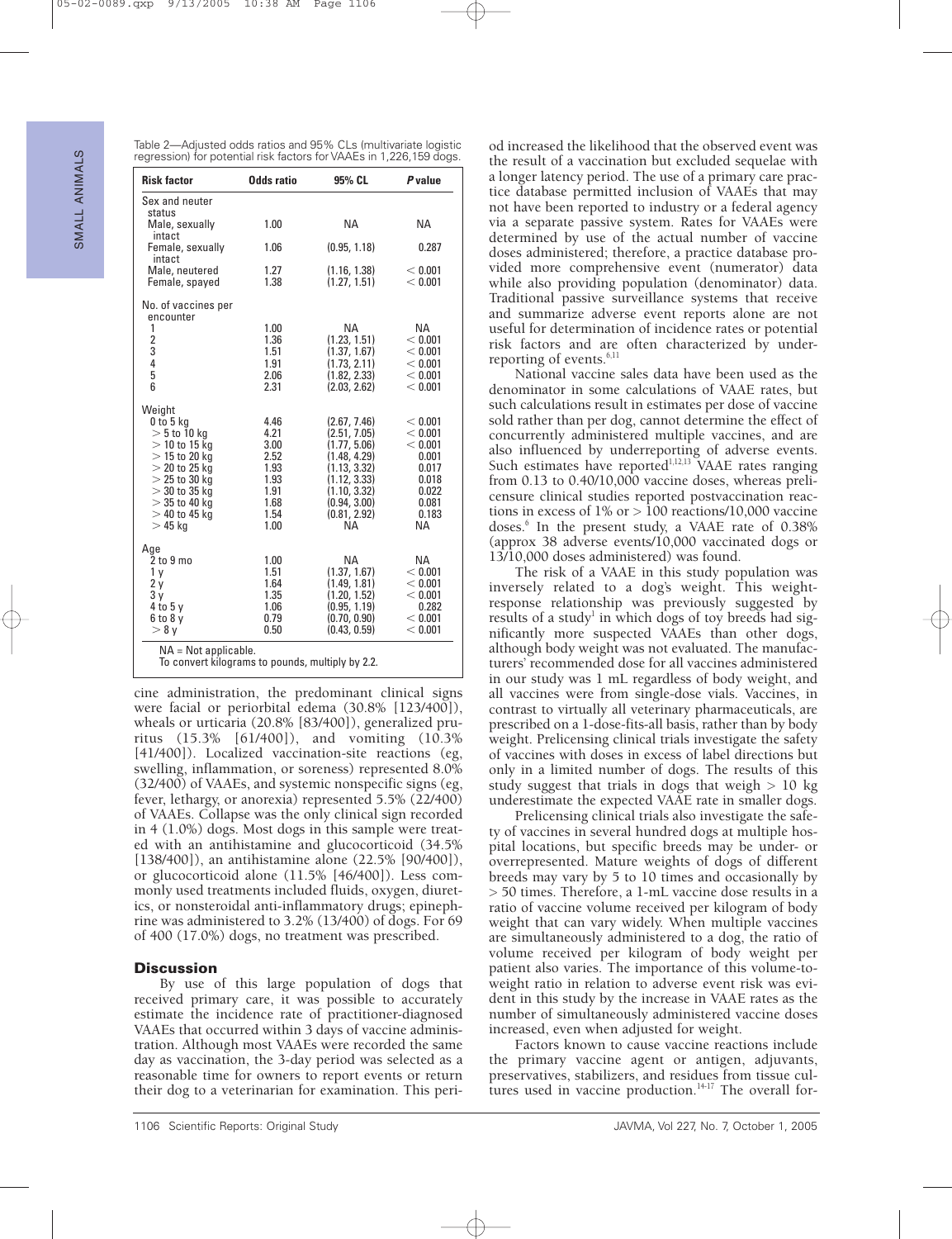mulation of various vaccine components (eg, antigen, adjuvants, and diluent) is proprietary information that was unavailable for analysis in our study; thus, the variation in VAAE rates among single-antigen vaccines may not be solely attributable to the primary vaccine antigen. The nearly linear dose-response relationship between number of vaccines simultaneously administered and the VAAE rate suggests that vaccine components other than the primary antigen may contribute to adverse events. In a recent study<sup>18</sup> of 8 dogs that developed immediate-type allergic reactions and had high concentrations of specific serum IgE against the vaccines, 7 had specific IgE against fetal calf serum.

The increased risk of VAAEs in smaller breeds in this study was consistent with the weight-related findings; however, a genetic predisposition of some breeds to VAAEs is also possible. Although Dachshunds have been considered at increased risk for VAAEs,<sup>19</sup> some studies<sup>1,6</sup> have not found a difference in hypersensitivity reactions for this breed, compared with all other breeds. Genetic susceptibility to allergy occurs in humans,<sup>20,21</sup> and both family and breed genetics may play a similar role in dogs with respect to VAAEs. Likewise, because of genetic heterogeneity, the relatively low VAAE rate observed in mixed-breed dogs suggests that laboratory safety trials that use such dogs may underestimate the VAAE rates that would occur in purebred dogs. This is important because purebred dogs comprise at least two thirds of the US dog population.<sup>22</sup>

The risk of allergic reaction has been reported<sup>16</sup> to increase after the third or fourth injection of a vaccine (ie, a booster response). In our study, VAAE risk increased for dogs up to 2 years of age and then declined thereafter. In a controlled study,<sup>23</sup> IgE concentrations were found to be greatest after vaccination at 2 and 3 years of age, corresponding to a dog's third and fourth doses of vaccine, but were not as increased after vaccination at 4 years of age. Because of variations in canine vaccination protocols, the third injection of vaccine may constitute the last puppy vaccination or a booster at 1 year of age. The decline in the VAAE rate observed after 2 years of age in this study may have been attributable to allergen desensitization, initiation of alternative vaccination protocols in predisposed dogs, or owner refusal to revaccinate dogs that previously had a VAAE.

Neutering appeared to increase risk of a VAAE more than sex. Females mount stronger immune responses after vaccination or infection than males because of a dimorphic enhancing effect of estrogens and a protective effect of androgens. $24,25$  Neutering reduces serum estrogen and testosterone concentrations and also removes their negative feedback on the pituitary gland, resulting in significant increases in follicle-stimulating hormone and luteinizing hormone concentrations in female and male dogs. $26$  These pituitary hormones may independently, or through interaction with primary sex hormones, influence the immune response to vaccination.

In this study, rates for adverse events associated with the administration of single vaccines were not significantly different for multivalent distemper (with 4 *Leptospira* serovars), *Giardia*, rabies, and coronavirus

vaccines. Vaccines containing inactivated *Leptospira* bacterins have been considered to be more allergenic than tissue culture lines of virus vaccines, but newer subunit vaccines have been developed to reduce this problem.19 The multivalent vaccine used by the veterinary hospitals in our study was a purified *Leptospira* product that contained the immunogenic envelope, and increased allergenicity of vaccines containing *Leptospira* was not clearly detected in this large population of dogs. The risk of hypersensitivity reactions after administration of *Borrelia* vaccine has been considered moderate.<sup>27</sup> These reactions can be attributable to an immunologic response to proinflammatory surface antigens, $19$  which is a possible cause for the increased VAAE rates associated with administration of the vaccine in this study. Event rates for specific vaccines in this study may or may not be representative of other vaccines, but data pertaining to other products are lacking for comparison.

Clinical signs of VAAEs and the predominance of same-day events in this study were generally indicative of immediate-type hypersensitivity reactions.<sup>28</sup> Signs associated with immediate hypersensitivity vary by species and are related to the location of mast cells that degranulate in the presence of an allergen. Cutaneous or dermatologic events were most commonly reported by veterinarians within 3 days of vaccine administration, consistent with most reports of suspected canine VAAEs submitted to the US Pharmacopeia.<sup>6</sup> Adverse events documented in the patient medical notes reviewed in this study were not generally described as life-threatening, even when the diagnosis code was anaphylaxis.

The size of large practice databases can make full validation of diagnoses or a complete record review of all patient information exorbitantly time-consuming. Validation of a subset of records within large databases has been recommended $^{29}$  to overcome this problem, and medical notes were reviewed for a subset of the population in our study. In an assessment of the impact of validating only 1% to 2% of a study population against paper-based medical records, errors of misclassified diagnoses only modestly bias outcome rate ratios toward the null hypothesis.<sup>29</sup> The use of practice databases also presents new but surmountable challenges in processing and analyzing extremely large data sets, sometimes exceeding 500 MB in storage size.

Adverse events in this study, as in all postmarketing surveillance systems, were based on diagnoses made by different practitioners. Although diagnoses consistent with vaccine reactions were selected by practitioners from the available codes in the software, computerized databases are dependent on coded outcomes and some codes may be nonspecific.<sup>8</sup> Standardized case definitions for VAAEs are not available in veterinary medicine and are only currently being addressed in human medicine.<sup>5</sup> Bias may therefore be introduced into a study if adverse events are not captured by the existing database, either because they do not result in an office consultation or because appropriate coding is not chosen. Biases that potentially affect studies with large databases are not unlike those of nonautomated data sources that require case definitions, manual abstrac